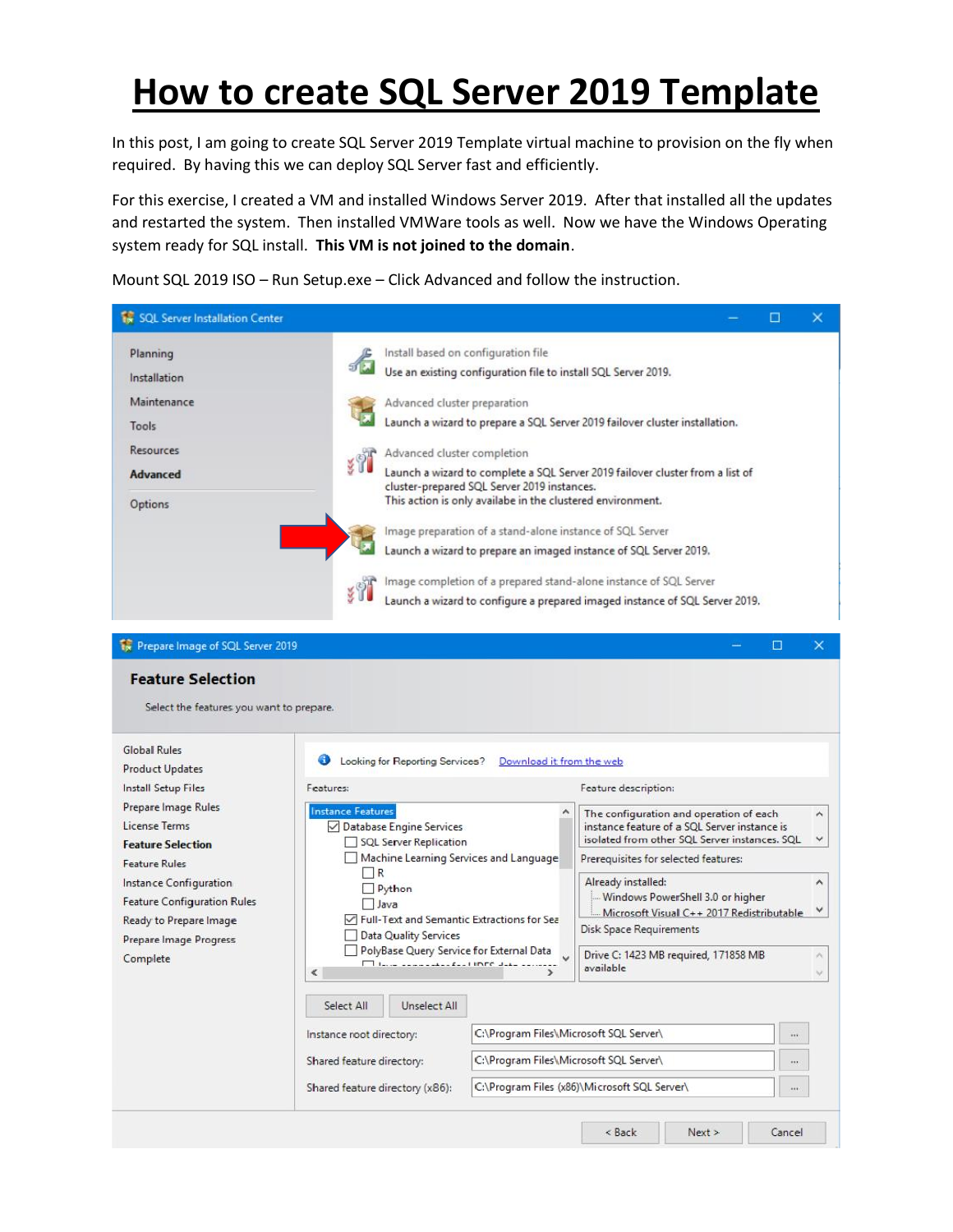|                                                                                                                                                 | Prepare Image of SQL Server 2019         |                                                                                                  |                              |                                                                                                     | □<br>$\times$    |
|-------------------------------------------------------------------------------------------------------------------------------------------------|------------------------------------------|--------------------------------------------------------------------------------------------------|------------------------------|-----------------------------------------------------------------------------------------------------|------------------|
| <b>Instance Configuration</b>                                                                                                                   |                                          |                                                                                                  |                              |                                                                                                     |                  |
| Specify the ID for the instance of SQL Server that you are preparing. You need to specify the instance name during the<br>Complete Image phase. |                                          |                                                                                                  |                              |                                                                                                     |                  |
| <b>Global Rules</b><br><b>Product Updates</b><br><b>Install Setup Files</b>                                                                     | Instance ID:                             | <b>MSSQL</b>                                                                                     |                              |                                                                                                     |                  |
| Prepare Image Rules<br><b>License Terms</b>                                                                                                     | Installed instances:                     | SQL Server directory: C:\Program Files\Microsoft SQL Server\MSSQL15.MSSQL                        |                              |                                                                                                     |                  |
| <b>Feature Selection</b><br><b>Feature Rules</b>                                                                                                | <b>Instance Name</b>                     | Instance ID                                                                                      | <b>Features</b>              | Edition                                                                                             | Version          |
| <b>Instance Configuration</b><br><b>Feature Configuration Rules</b><br>Ready to Prepare Image<br><b>Prepare Image Progress</b><br>Complete      |                                          |                                                                                                  |                              |                                                                                                     |                  |
| Prepare Image of SQL Server 2019<br><b>Ready to Prepare Image</b><br>Verify the SQL Server 2019 features to be included in the prepared image.  |                                          |                                                                                                  |                              | < Back<br>Next >                                                                                    | Cancel<br>□<br>× |
|                                                                                                                                                 |                                          |                                                                                                  |                              |                                                                                                     |                  |
|                                                                                                                                                 |                                          |                                                                                                  |                              |                                                                                                     |                  |
| <b>Global Rules</b><br><b>Product Updates</b>                                                                                                   | Ready to prepare image:                  |                                                                                                  |                              |                                                                                                     |                  |
| <b>Install Setup Files</b>                                                                                                                      | ⊟- Summary<br><b>Edition: Enterprise</b> |                                                                                                  |                              |                                                                                                     | ۸                |
| Prepare Image Rules                                                                                                                             |                                          | Action: Preparelmage (Product Update)                                                            |                              |                                                                                                     |                  |
| License Terms                                                                                                                                   | Prerequisites                            |                                                                                                  |                              |                                                                                                     |                  |
| <b>Feature Selection</b>                                                                                                                        | Already installed:                       | Windows PowerShell 3.0 or higher                                                                 |                              |                                                                                                     |                  |
| <b>Feature Rules</b>                                                                                                                            |                                          | Microsoft Visual C++ 2017 Redistributable                                                        |                              |                                                                                                     |                  |
| Instance Configuration                                                                                                                          | General Configuration                    |                                                                                                  |                              |                                                                                                     |                  |
| <b>Feature Configuration Rules</b>                                                                                                              | Features                                 |                                                                                                  |                              |                                                                                                     |                  |
| <b>Ready to Prepare Image</b>                                                                                                                   |                                          | Database Engine Services<br>- Full-Text and Semantic Extractions for Search                      |                              |                                                                                                     |                  |
| Prepare Image Progress                                                                                                                          |                                          | instance configuration                                                                           |                              |                                                                                                     |                  |
| Complete                                                                                                                                        |                                          | Instance ID: MSSQL                                                                               |                              |                                                                                                     |                  |
|                                                                                                                                                 | instance IDs                             |                                                                                                  |                              |                                                                                                     |                  |
|                                                                                                                                                 |                                          | SQL Database Engine: MSSQL15.MSSQL<br>Instance Directory: C:\Program Files\Microsoft SQL Server\ |                              |                                                                                                     |                  |
|                                                                                                                                                 |                                          | Shared component root directory                                                                  |                              |                                                                                                     |                  |
|                                                                                                                                                 |                                          | -- Shared feature directory: C:\Program Files\Microsoft SQL Server\                              | <b><i>BARBARAT : CIB</i></b> | m.<br><b>CONTRACT</b><br>n cos c                                                                    |                  |
|                                                                                                                                                 | Configuration file path:                 |                                                                                                  |                              |                                                                                                     |                  |
|                                                                                                                                                 |                                          |                                                                                                  |                              | C:\Program Files\Microsoft SQL Server\150\Setup Bootstrap\Log\20220606_082724\ConfigurationFile.ini |                  |